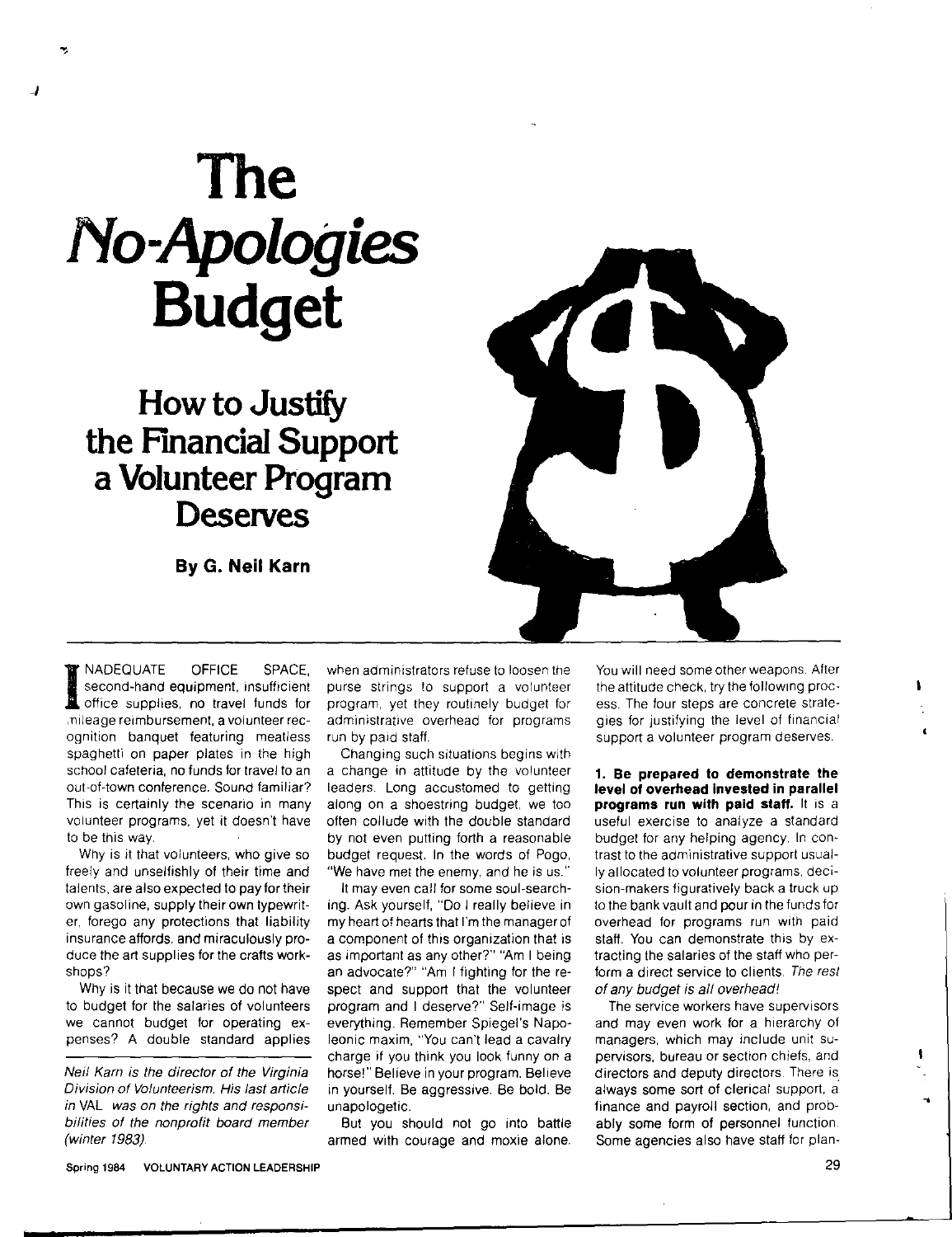ning and budgeting, fund development, public relations, and perhaps a training unit. When you add in office equipment and maintenance, space rental and/or retirement of capital obligations, insurance, building maintenance, janitoria! services, office supplies. postage, telephone and travel funds, you begin to appreciate that the overhead of a standard helping agency can run anywhere from 50 to 400 percent of the salaries of the people who perform direct service! (See box for formula.)

Come equipped with these figures to a budget conference and more than a few eyebrows will be raised. The context for your budget request has been set.

**2. Brainstorm the "perks" that can make volunteering with your agency special.** Volunteering should not penalize people financially; at a minimum, there should be a sufficient budget to reimburse volunteers for all out-of-pocket expenses. Some far-sighted programs go even further and add a few perks. At a metropolitan hospital in Virginia, for example, the volunteers all park in the premium pay lot directly in front of the facility. They walk in the front door and get their parking tickets stamped for the duration of their stay. The paid staff? They park in the satellite lot and take a shuttle bus

Another agency bordering on a university solved its parking problems for a new volunteer program this way: Like many college towns, student cars overran the campus, and parking was at a premium. The agency lot was inadequate for the needs of the paid staff, who each day jockeyed for available spaces and routinely blocked each other in. When the prospect of adding a volunteer component was presented, an obvious barrier was parking.

The solution? A long-term municipal lot offering metered parking was adjacent to the agency's offices where the volunteers were told to park. Each Monday morning the receptionist was equipped with two rolls of dimes to hand out to volunteers as they walked in the door. Two philosophies prevailed with this approach. One, the volunteers were not to be burdened with cumbersome accounting procedures. They simply initiated a chit tor what they took. Two, the idea was not to hoard the dimes but to give them away to the point that the re- $\Box$ ceptionist chased volunteers down the hallway with a cheery, "Hey, you forgot your dimes for your meter!" Imagine what a positive climate tor volunteering this created in the agency.

You can achieve the same result by conducting an audit of your agency's environment for volunteering. Be particularly alert to barriers. Do you have sufficient office space? ls it attractive and well equipped? Will it cost your volunteers to park? On the basis of your assessment, prepare a proposal for creative ways to remedy the situation. Cost out the strategy and set the options in priority order in terms of cost effectiveness and program impact

Then go an extra step. Brainstorm the special touches that could make your program particularly attractive to volunteers. A museum in Virginia thought it needed more security guards tor its galleries. Upon reflection, officials realized that at no time in recent memory had a guard been forced to pull a revolver on a patron who was fingering a Rembrandt What was really needed was the occasional reminder to children to look but not touch. The museum opted for a program of volunteer gallery hosts, equipping them with attractive blazers and offering them lunch in the members' dining room if they worked a specified shrtt.

When you have assembled your list of perks, analyze them for cost effectiveness and potential program impact. Opt tor the special touches that promise to return the most for the investment and add them to the first list of support necessary to offset the costs of volunteering to the volunteers. Assemble a total proposal in a businesslike format that specifically costs out each support request; for example, five lunches a day in the cafeteria at \$3.50 a day equals. . .and so on.

You can imagine how well such a display budget requesting \$5,800 in administrative and material support for a volunteer program might be received by most decision-makers. But when you illustrate that this supports the equivalent of 10.5 full-time staff, it is very reasonable indeed. In fact, it is a bargain. No need to make apologies

line and the second contract of the second second contract of the second second contract of the second second contract of the second second contract of the second second contract of the second second contract of the second

**3. Augment your financial proposal with a display budget that emphasizes the number of volunteers for which you are legitimately requesting**  support. Budgeting science increasingly emphasizes allocating resources 1n proportion to staff being supported. **Many** budgeting systems have formulas as specific as recommended square footage of office space per employee or the amount to budget for consumption of office supplies per staff member. These formulas frequently operate on the basis of FTE (full-time equivalent) positions.

Volunteer directors can put these recognized systems to their advantage by translating their cumulative volunteer hours into equivalent man years and geographically depicting the level of volunteer staffing tor which they are requesting administrative support.

The boxed example shows how a respite care program serving a local department of social services in a rural area might depict its budget request.

**4. Finally, if upon review of your noapologies budget request, your top administrators still believe your agency cannot afford what you are asking, encourage a holistic view of the way funds are currently expended.** They may find they cannot afford not to fund you

Most managers feel locked in by their budgets. This era of static resources has forced them to think, "There's no new money. . .there are no additional funds for new programs. . there's not the least bit of slack in the budget document

**FORMULA**  Salaries of Staff Who Total minus or All Other Operating Costs Administrative Budget Directly Deliver Services Overhead% Including Supervisory Costs Salaries of Staff Who Directly Salaries of Staff Who Directly **Deliver Services Deliver Services** 30 VOLUNTARY ACTION LEADERSHIP Spring 1984